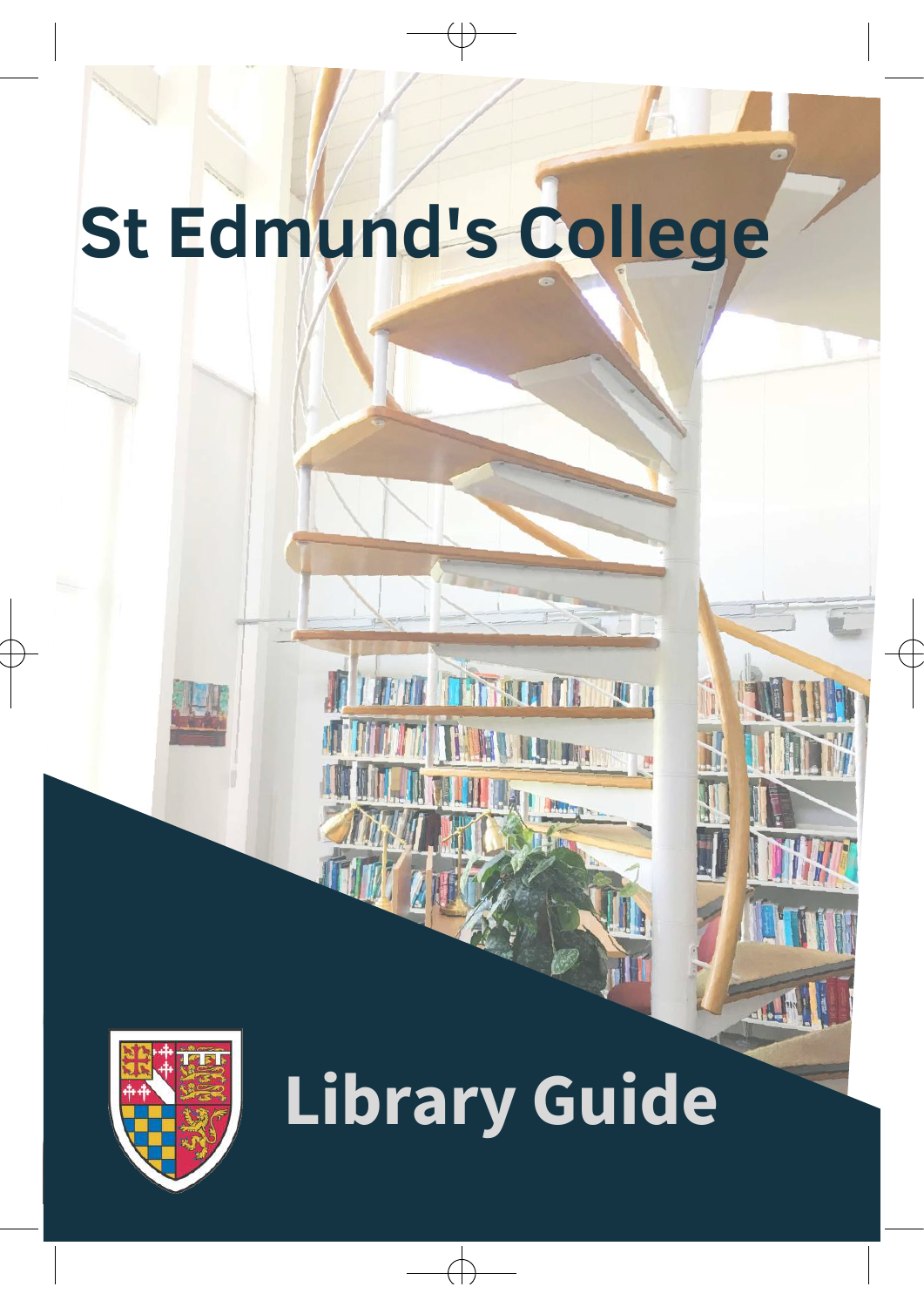#### **Welcome!**

St Edmund's College Library is housed in a light and airy contemporary space overlooking the college grounds with leafy views from its uppermost windows.

You can access the Library with your University card **24/7**.

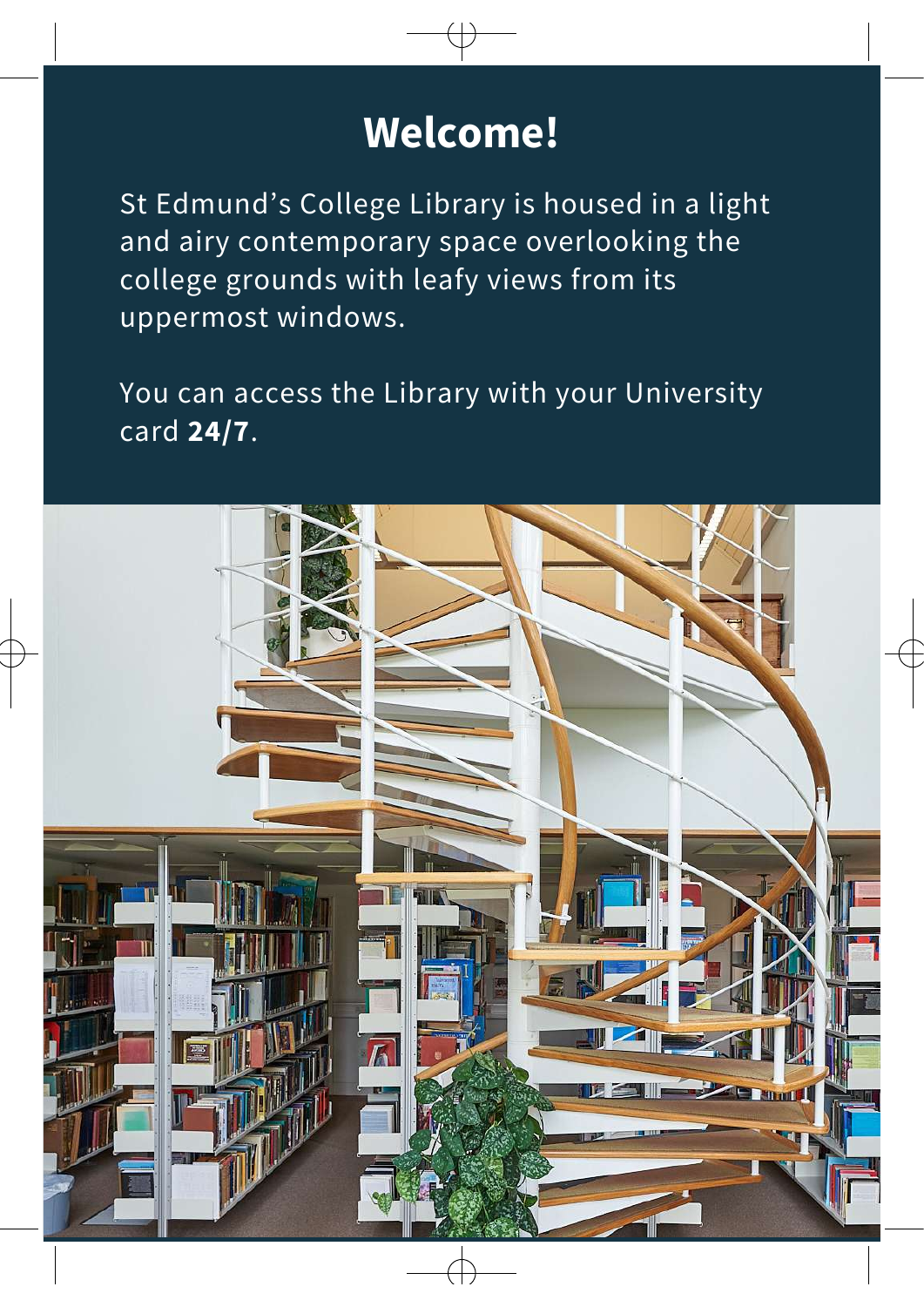

## **Using the library**

**Lending Policy**: Up to **10** books may be borrowed with books automatically renewed until the end of the academic year unless recalled by another reader. **N.B.** Due to pressure on key texts, readers are encouraged to return books once they are no longer needed.

**Borrowing/Returning Books**: The Library has an RFID selfissue/self-return system located on the Lower Level.

**Book search**: Via the online catalogue iDiscover:http://iDiscover.lib.cam.ac.uk.

**Book requests**: Our library functions largely on a responsive basis, i.e. we order books according to student requests. If the library does not have a book required for your course/research, please place a request by using the online system via: https://webapps.st-edmunds.cam.ac.uk/support/open.php? topicId=10.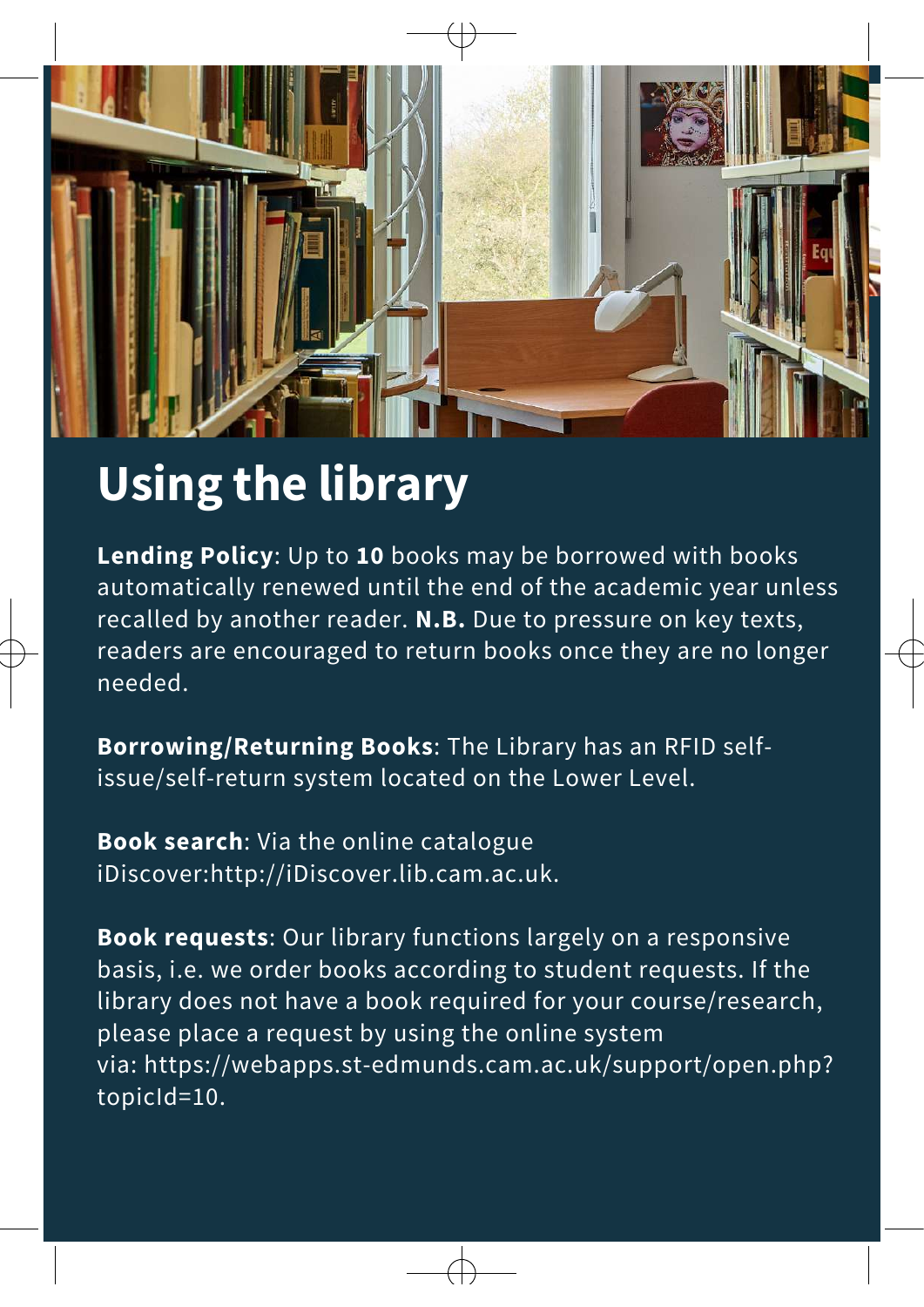

#### **Study Spaces**

**Main library:** containing multiple desks/study spaces, computers and study/teaching rooms\*.

**\*Booking study rooms:** subject to availability, it is possible to book rooms for studying, which can be used until **10pm**. There are two on the lower floor of the main library and several in the Norfolk building, including the Okinaga Room at the very top of the Okinaga Tower. Bookings should be made in advance at reception.

**Norfolk library**: a quiet study space in the Norfolk building with several computers and study desks.

**Use of the Woolf library:** further information on the next page.

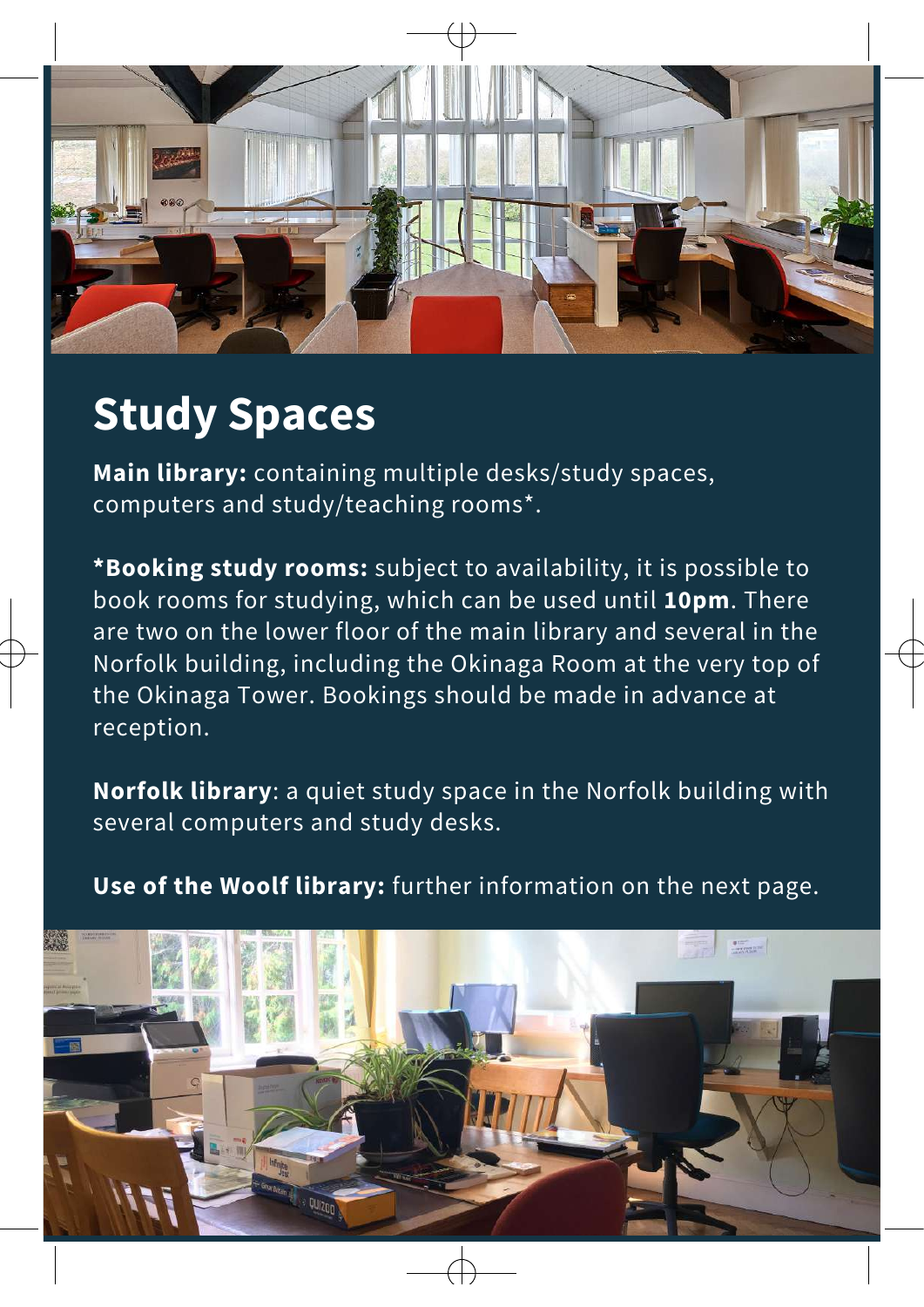

### **Woolf Institute Library**

The Woolf Institute offers an alternative and peaceful space for study when the desks in the College and Norfolk Libraries are fully occupied. Housed in a state-of-the-art contemporary space overlooking the grounds of Westminster College, its bespoke furniture, shelving, and lighting offer an excellent and congenial space in which to study and work. The library is housed on two floors with up to 20 reading/study spaces and there is also a Quiet Room for individual prayer/contemplation off the lower level.

Members of St Edmund's College enjoy access for study and borrowing rights owing to the academic association shared between St Edmund's and the Woolf Institute. They may use the Woolf Library during office hours upon production of their University card and after signing in at Reception. For further information, contact: library@woolf.cam.ac.uk

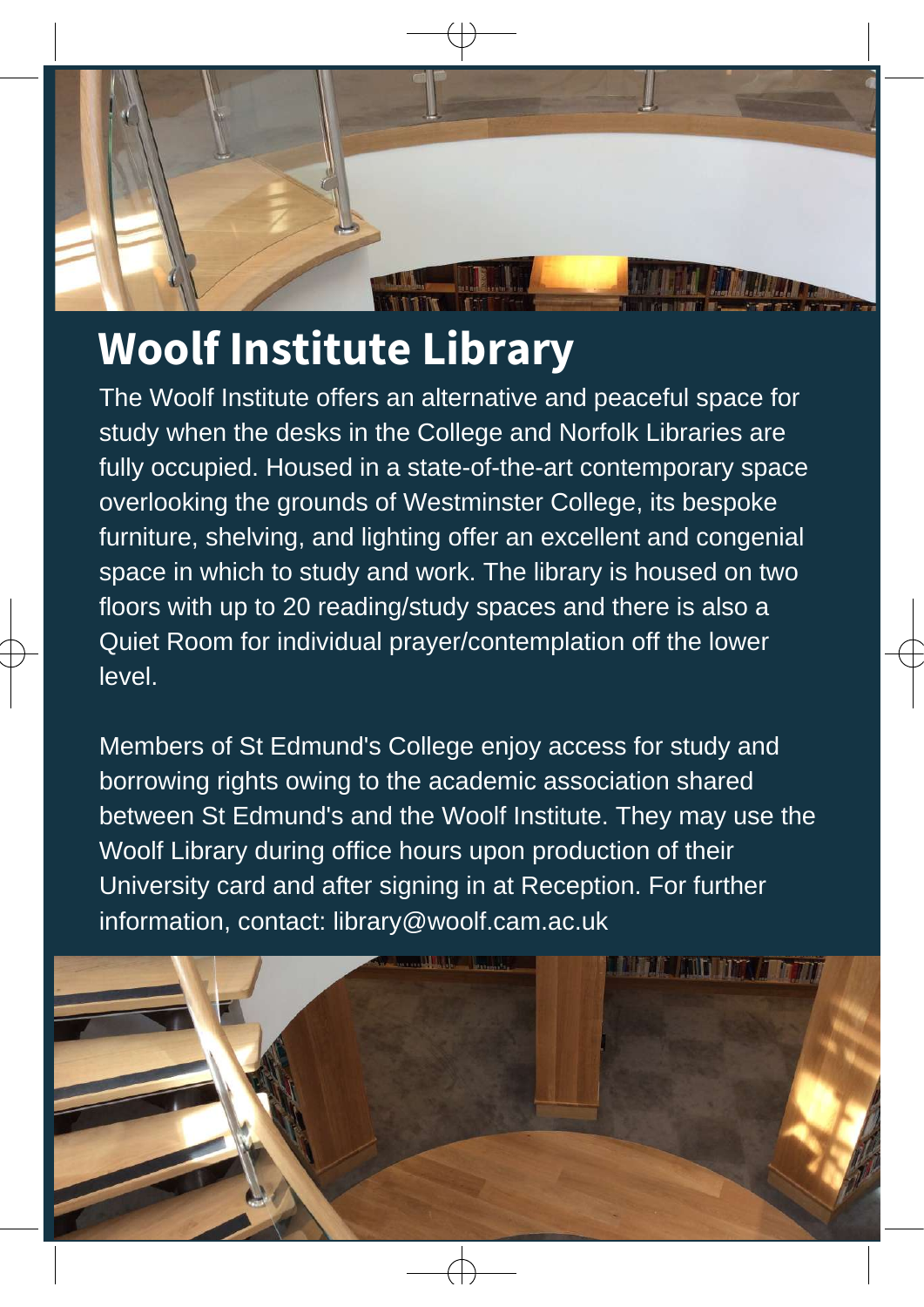#### **Special Collections**

- Ruskin Collection
- St Edmund's House Collection
- BAMES Collection
- Gender Studies Collection
- Student Well-Being Collection
- G.L.S. Shackle Collection
- Persephone Press Collection of Female Authors
- Loeb Classical Library
- Scientific Human & Animal Anatomical Skeleton Models (for the use of Medical/ Vet students)

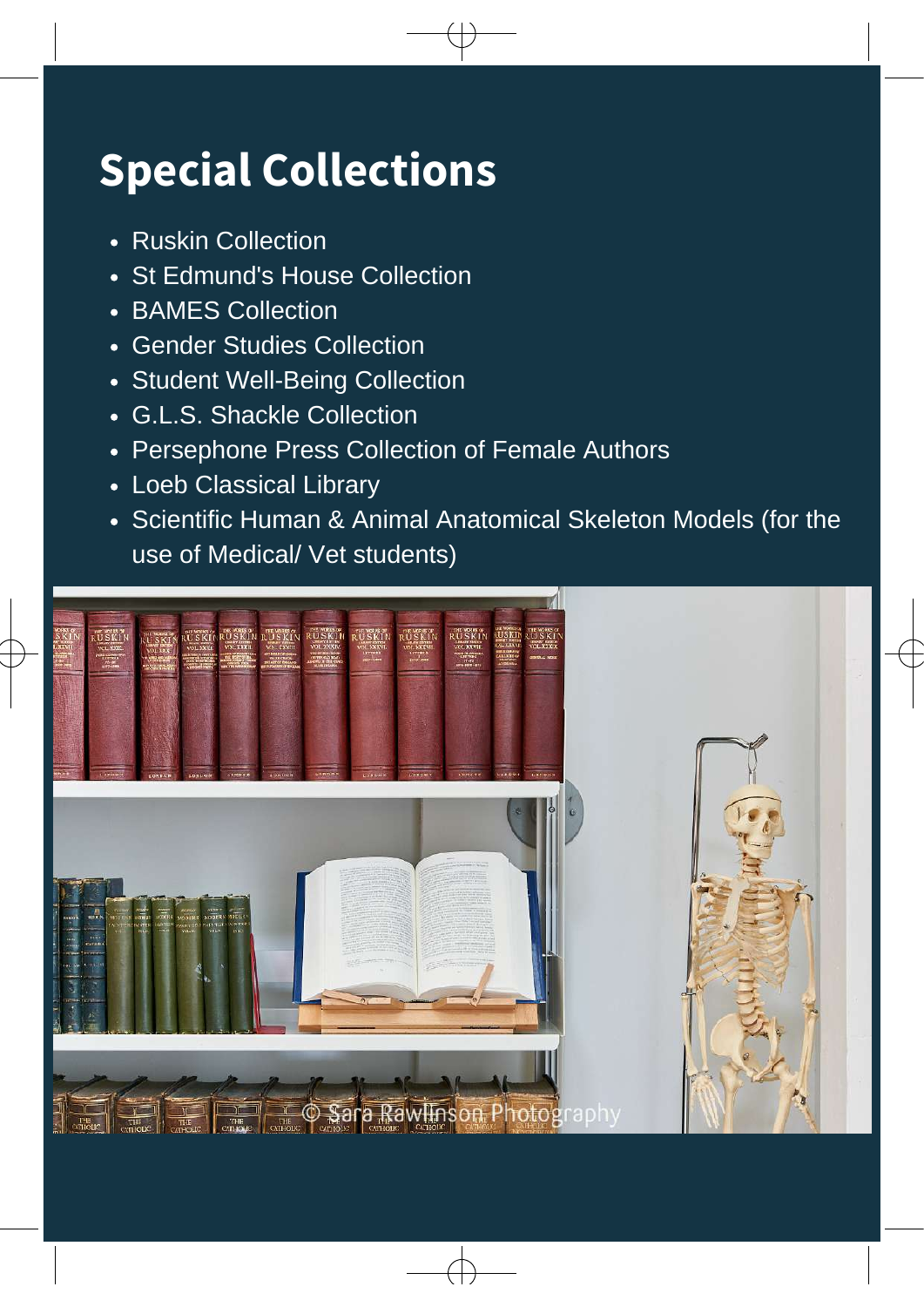

### **Computing and Printing**

There is a range of desktop computers for student usage on the upper level of the library. Additionally, there are printer/scanner/copiers located on the lower floor of the main library and in the Norfolk Library. The printing credit is deducted from your University card upon use.

Please direct any inquiries re: computing and/or the printer/scanner to the IT Department: it-support@st-edmunds.ac.uk